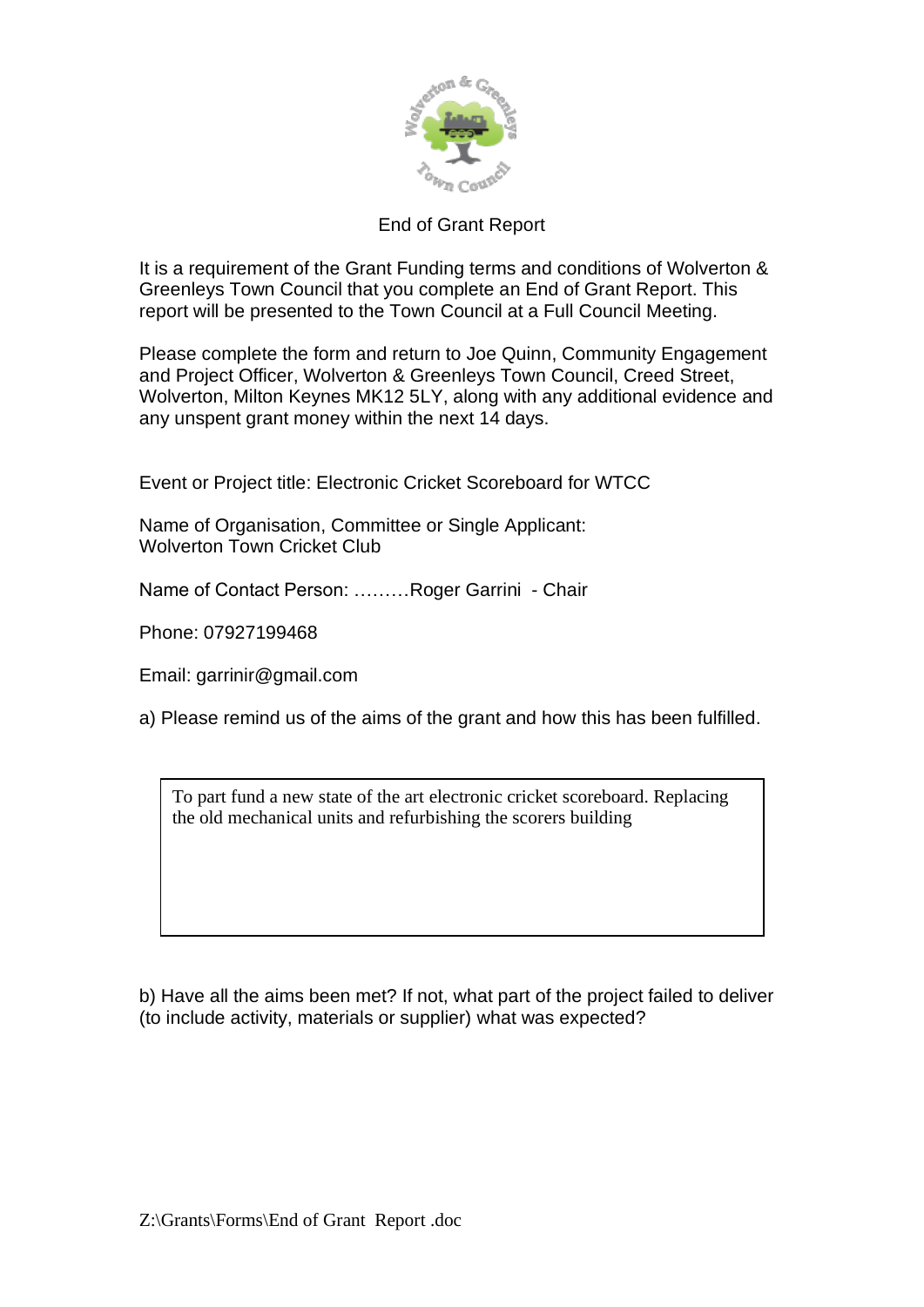Totally accomplished and acknowledged by the cricket community and local residents. Completion of some elements were delayed but now completed. Photographs have appeared in the W&G newsletter

c) Please include your end of project evaluation. Is this what you hoped for? Please feel free to include pictures of your event.

Absolutely accomplished in full

d) Please evidence the number of people that the project / event has reached. This would include planning, participants, project leaders etc.

Participants in 30-40 matches already, encompassing juniors, senior sides from Cherwell League and county seniors from Bucks , Essex, and Herts

e) Please include any feedback that you may have been given, publicity that you may have acquired or produced.

Verbal Feedback from experienced County scorers suggesting it is one of the best available.